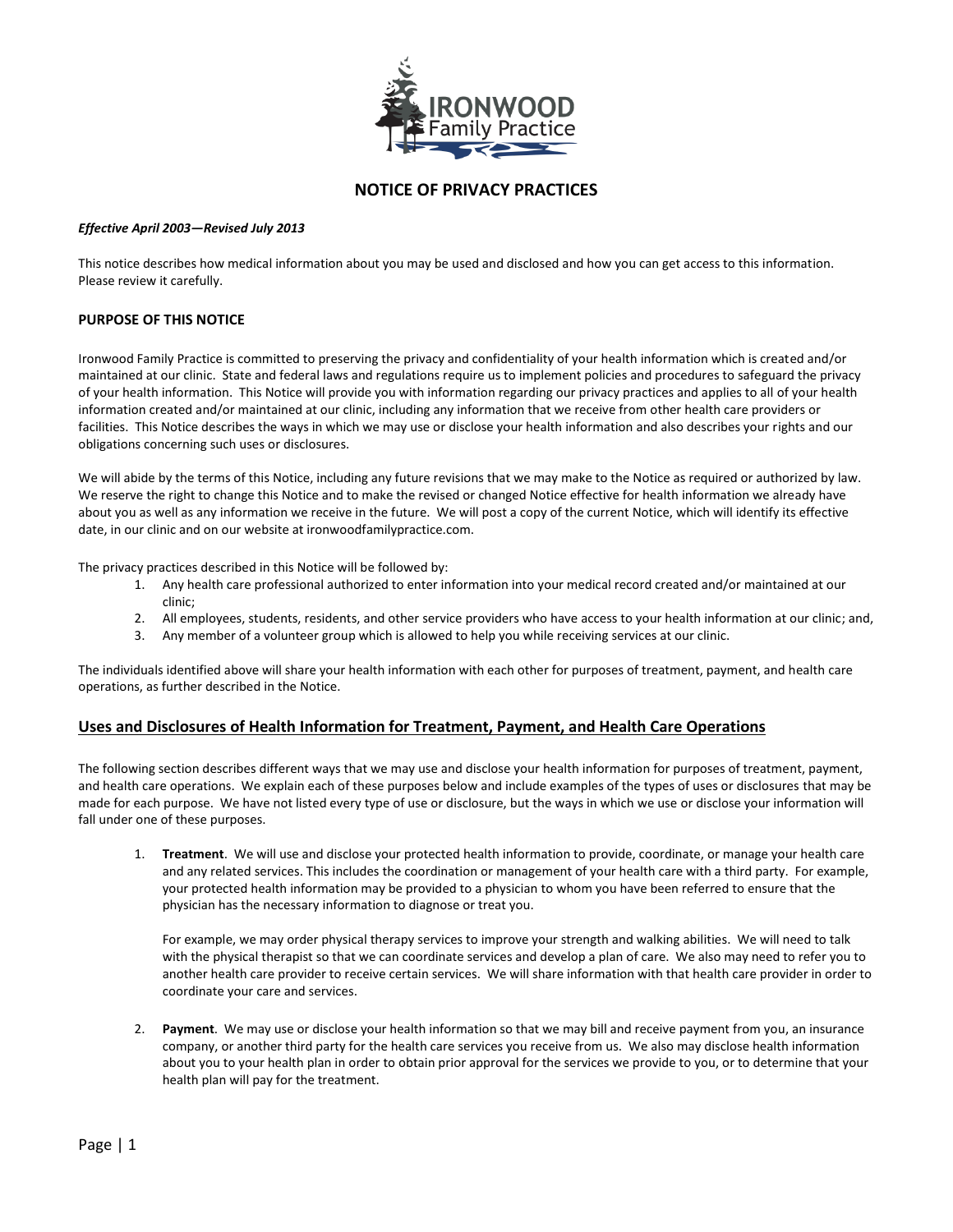For example, we may need to give health information to your health plan in order to obtain prior approval to refer you to a health care specialist, such as a neurologist or orthopedic surgeon, or to perform a diagnostic test such as a magnetic resonance imaging scan (MRI) or a CT scan.

3. **Health Care Operations**. We may use or disclose, as-needed, your protected health information in order to support the business activities of your physician's practice. These activities include, but are not limited to, quality assessment, employee review, training of medical students, licensing, and conducting or arranging for other business activities. For example, we may disclose your protected health information to medical school students that see patients at our office. We may also call you by name in the waiting room when your physician is ready to see you.

We may use or disclose your protected health information in the following situations without your authorization. These situations include: as required by law, public health issues as required by law, communicable diseases, health oversight, abuse or neglect, food and drug administration requirements, legal proceedings, law enforcement, coroners, funeral directors, organ donation, research, criminal activity, military activity and national security, workers' compensation, inmates, and other required uses and disclosures. Under the law, we must make disclosures to you upon your request. Under the law, we must also disclose your protected health information when required by the Secretary of the Department of Health and Human Services to investigate or determine our compliance with the requirements under Section 164.500.

### **Uses and Disclosures of Health Information in Special Situations**

We may use or disclose your health information in certain special situations as described below. For these situations, you have the right to limit these uses and disclosures as provided for below.

- 1. **Appointment Reminders**. We may use or disclose your health information for purposes of contacting you to remind you of a health care appointment.
- 2. **Treatment Alternatives & Health-Related Products and Services**. We may use or disclose your health information for purposes of contacting you to inform you of treatment alternatives or health-related products or services that may be of interest to you. For example, if you are diagnosed with a diabetic condition, we may contact you to inform you of a diabetic instruction class that we offer at our clinic.
- 2. **Family Members and Friends**. We may disclose your health information to individuals, such as family members and friends, who are involved in your care or who help pay for your care. We may make such disclosures when: (a) we have your verbal agreement to do so; (b) we make such disclosures and you do not object; or (c) we can infer from the circumstances that you would not object to such disclosures. For example, if your spouse comes into the exam room with you, we will assume that you agree to our disclosure of your information while your spouse is present in the room.

We also may disclose your health information to family members or friends in instances when you are unable to agree or object to such disclosures, provided that we feel it is in your best interest to make such disclosures and the disclosures relate to that family member or friend's involvement in your care. For example, if you present to our clinic with an emergency medical condition, we may share information with the family member or friend that comes with you to our clinic. We also may share your health information with a family member or friend who calls us to request a prescription refill for you.

#### **Other Permitted or Required Uses and Disclosures of Health Information**

There are certain instances in which we may be required or permitted by law to use or disclose your health information without your permission. These instances are as follows:

- 1. **As required by law**. We may disclose your health information when required by federal, state, or local laws to do so. For example, we are required by the Department of Health and Human Services (HHS) to disclose your health information in order to allow HHS to evaluate whether we are in compliance with the federal privacy regulations.
- 2. **Public Health Activities**. We may disclose your health information to public health authorities that are authorized by law to receive and collect health information for the purpose of preventing or controlling disease, injury or disability; to report births, deaths, suspected abuse or neglect, reactions to medications; or to facilitate product recalls.
- 3. **Health Oversight Activities**. We may disclose your health information to a health oversight agency that is authorized by law to conduct health oversight activities, including audits, investigations, inspections, or licensure and certification surveys.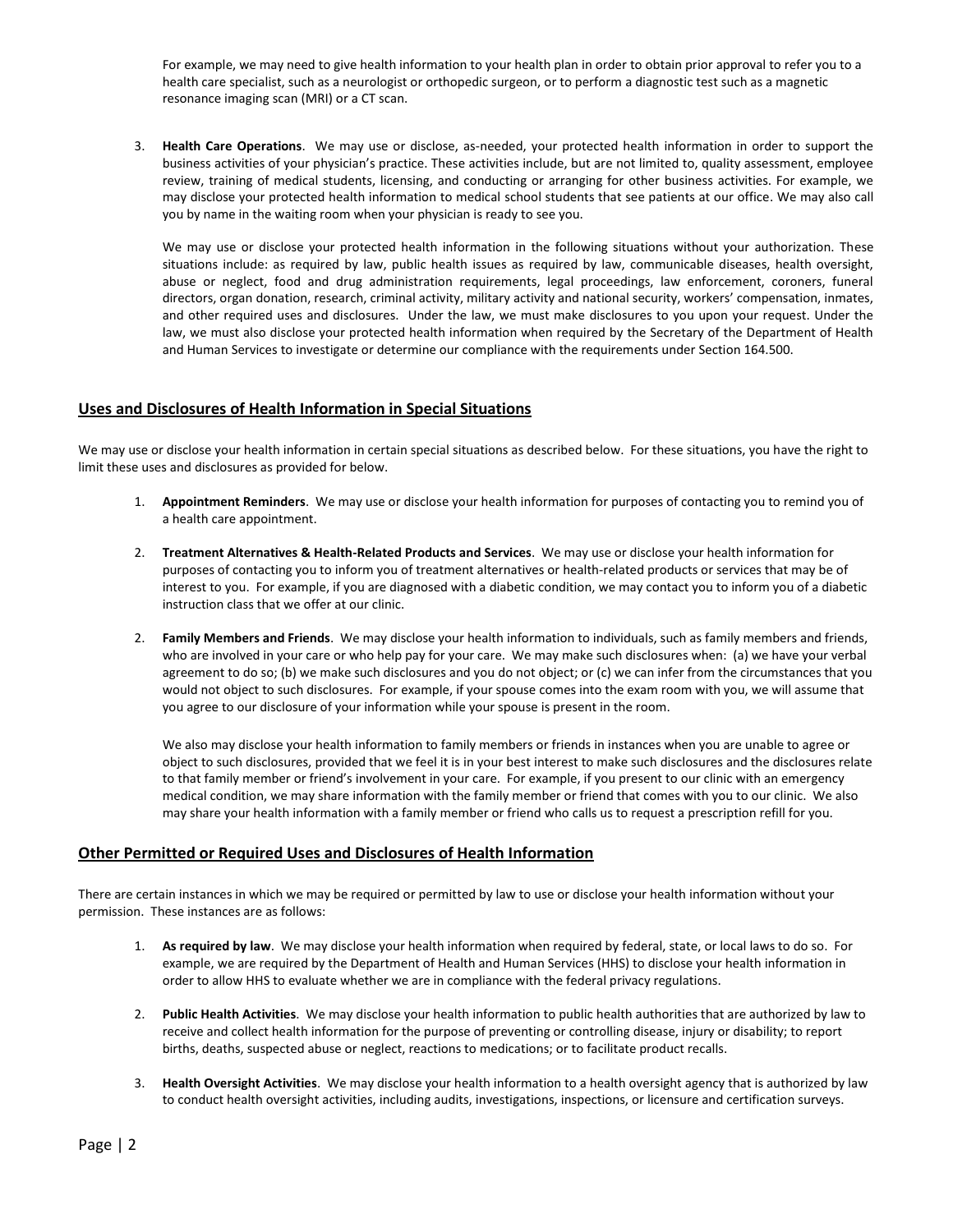These activities are necessary for the government to monitor the persons or organizations that provide health care to individuals and to ensure compliance with applicable state and federal laws and regulations.

- 4. **Judicial or Administrative Proceedings**. We may disclose your health information to courts or administrative agencies charged with the authority to hear and resolve lawsuits or disputes. We may disclose your health information pursuant to a court order, a subpoena, a discovery request, or other lawful process issued by a judge or other person involved in the dispute, but only if efforts have been made to (i) notify you of the request for disclosure or (ii) obtain an order protecting your health information.
- 5. **Worker's Compensation**. We may disclose your health information to worker's compensation programs when your health condition arises out of a work-related illness or injury.
- 6. **Law Enforcement Official**. We may disclose your health information in response to a request received from a law enforcement official to report criminal activity or to respond to a subpoena, court order, warrant, summons, or similar process.
- 7. **Coroners, Medical Examiners, or Funeral Directors**. We may disclose your health information to a coroner or medical examiner for the purpose of identifying a deceased individual or to determine the cause of death. We also may disclose your health information to a funeral director for the purpose of carrying out his/her necessary activities.
- 8. **Organ Procurement Organizations or Tissue Banks**. If you are an organ donor, we may disclose your health information to organizations that handle organ procurement, transplantation, or tissue banking for the purpose of facilitating organ or tissue donation or transplantation.
- 9. **Research**. We may use or disclose your health information for research purposes under certain limited circumstances. Because all research projects are subject to a special approval process, we will not use or disclose your health information for research purposes until the particular research project for which your health information may be used or disclosed has been approved through this special approval process. However, we may use or disclose your health information to individuals preparing to conduct the research project in order to assist them in identifying patients with specific health care needs who may qualify to participate in the research project. Any use or disclosure of your health information which is done for the purpose of identifying qualified participants will be conducted onsite at our facility. In most instances, we will ask for your specific permission to use or disclose your health information if the researcher will have access to your name, address, or other identifying information.
- 10. **To Avert a Serious Threat to Health or Safety**. We may use or disclose your health information when necessary to prevent a serious threat to the health or safety of you or other individuals.
- 11. **Military and Veterans**. If you are a member of the armed forces, we may use or disclose your health information as required by military command authorities.
- 12. **National Security and Intelligence Activities**. We may use or disclose your health information to authorized federal officials for purposes of intelligence, counterintelligence, and other national security activities, as authorized by law.
- 13. **Inmates**. If you are an inmate of a correctional institution or under the custody of a law enforcement official, we may use or disclose your health information to the correctional institution or to the law enforcement official as may be necessary (i) for the institution to provide you with health care; (ii) to protect the health or safety of you and another person; or (iii) for the safety and security of the correctional institution.

# **IDAHO HEALTH DATA EXCHANGE**

This office has chosen to participate in the Idaho Health Data Exchange (IHDE). This is a secure statewide internet-based health information exchange, with the goal of improving the quality and coordination of health care in Idaho. If you do not want to participate in the IHDE and you do not want your healthcare information shared with other medical providers involved in your care, you can opt out of participation. To opt out, you must complete and sign the IHDE "Request to Restrict Disclosure of Information" form (form is available at our front desk) and mail or fax it to IHDE. You will receive a letter of confirmation upon completion of your request. This will restrict your information from being released through the exchange only (you will need to directly contact any facility you wish to also restrict your information with). If you do not complete this form, we may share your protected health information with other participating healthcare providers involved in your care through the IHDE.

## **Uses and Disclosures Pursuant to Your Written Authorization**